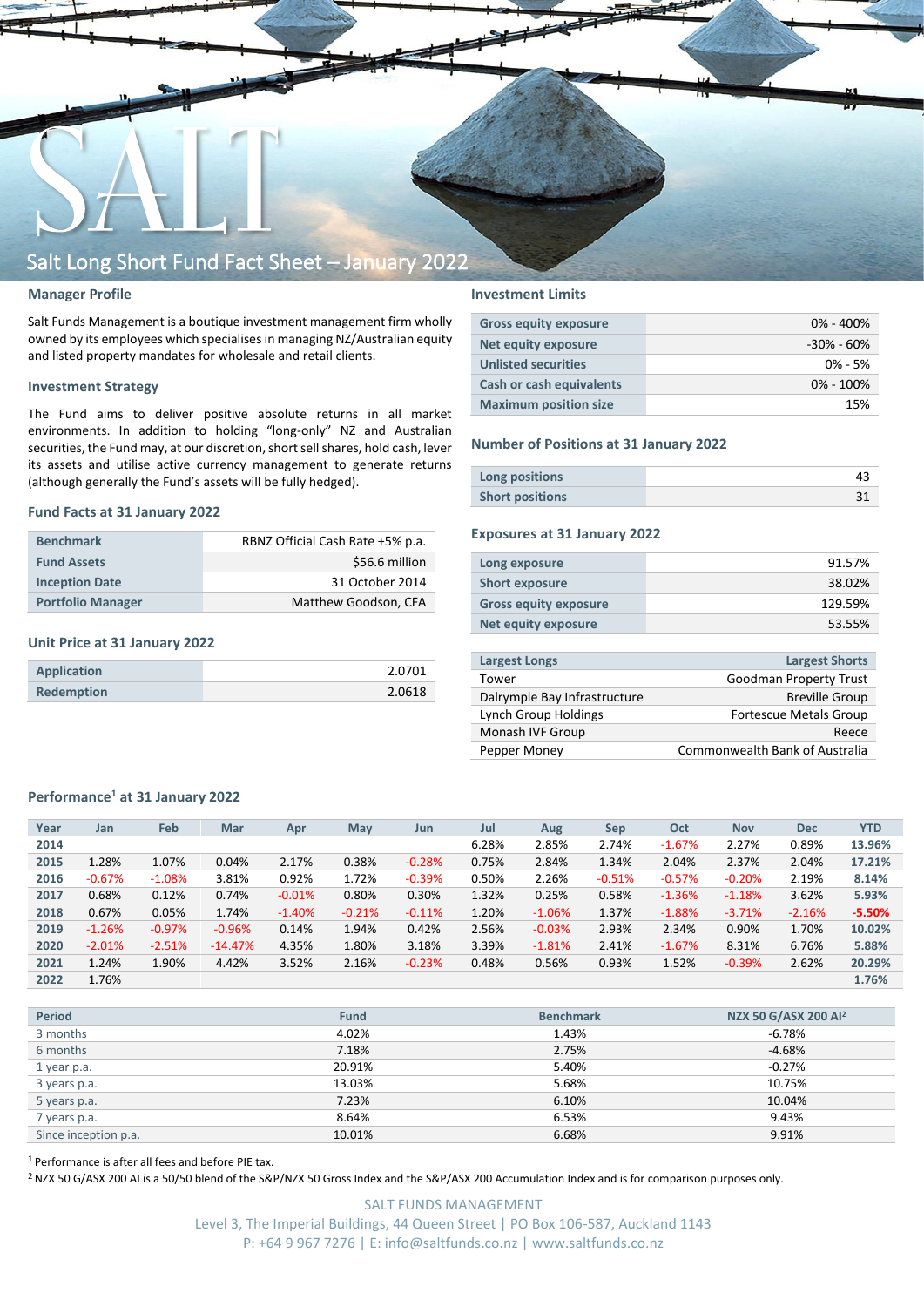# **SALT**

# Salt Long Short Fund Fact Sheet January 2022 Page 2 of 5

# **Country Allocation at 31 January 2022 (Gross Equity Exposure) January 2022 Individual Stock Contribution**





# **Fund Commentary**

# Dear Fellow Investor,

January was the most turbulent month for equity markets since the dark days of March 2020, with NZ declining -8.0% and Australia -6.4%. Against this sombre backdrop, we are delighted to report that the Fund performed strongly, delivering a return after all fees and taxes of +1.76%. After being lulled by the seemingly endless bull market, it turns out that uncorrelated assets such as this Fund do have a place in a diversified portfolio after all.

The key question after last month's decimation is one posed by my children. Are we there yet? We think not. It is only natural to hark back to March 2020 when the NZ market plunged -13% and those courageous souls who bought near the lows did exceptionally well. However, there is one key difference. Then, central banks cut rates to zero and turned on the money printer. The value of financial assets soared in paper currency terms. Now comes the hangover.

We have argued for many months that inflation pressures are building, that they are only partly transitory and that central banks are hopelessly behind the curve. Central banks are now finally beginning to swallow a couple of painkillers and awaken from their stupor. As this is written, the NZ unemployment rate came in at 3.2% and wage inflation hit +4.2% and rising.

Money is about to become significantly tighter and this is not an environment in which many risky asset classes will prosper.

Some segments of the equity market (hopefully our longs) will do just fine. What matters is having pricing power, so that the positive impact of nominal earnings growth exceeds the negative impact of a higher discount rate. Be very cautious of two stock groups in particular; i) over-priced yield plays that are full of tourists from the term deposit department; ii) growth-at-any-price companies, whose discount rate is rising and where a more nuanced view of their true growth potential will be applied – when the tide goes out, a lot of vapourware companies will be seen to be swimming naked.

How are we managing the Fund in response to the sharp rise in volatility? Firstly, we have taken the gross leverage down from 145% to 130%. This was partly an active bottom-up decision as stocks hit our target levels and partly a top-down view that less overall leverage dampens outcomes in a highly volatile environment. Secondly, with markets selling off sharply, we naturally took the opportunity to buy and cover some names that were on sale. This lifted our net exposure from 41% to 53% - although 3% of this comes from companies subject to takeover; it's funny how often our cheap longs get bid for. We are positioned to sell into the trading bounce which has occurred so far this month and our positioning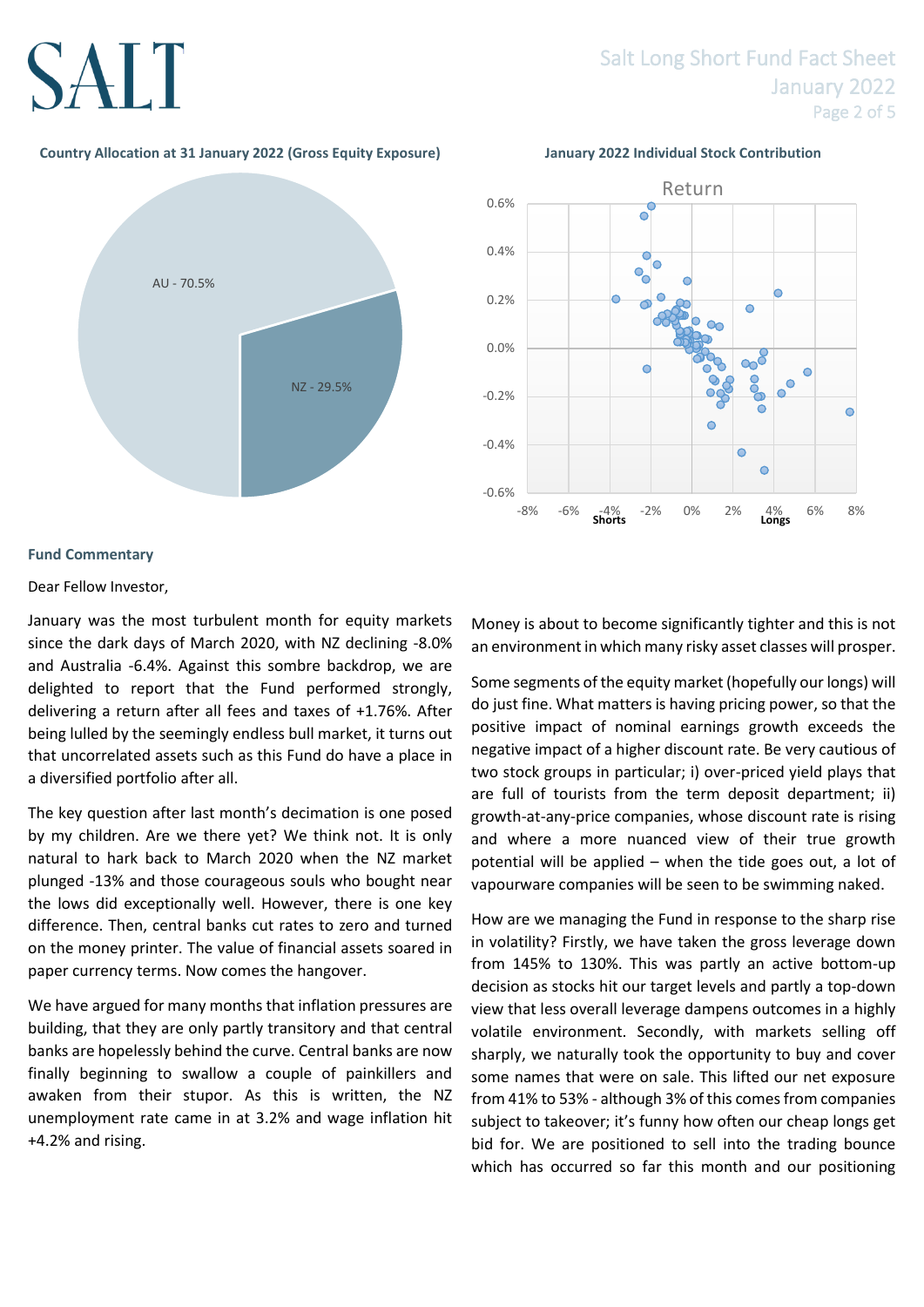# SALT

# Salt Long Short Fund Fact Sheet January 2022 Page 3 of 5

means we have plenty of firepower to take advantage of the wonderful volatility that lies ahead.

According to Macquarie research, Australian value stocks crushed Australian growth stocks by a remarkable 8.5% margin in the month of January. This comes after years of underperformance and was a global phenomenon that was driven by rising nominal and real bond yields. The move was perhaps exaggerated in Australia by the extent to which profit-less technology companies had earlier outperformed.

The charts below show how the US 10-year TIPS yield rose from around -1.1% to around -0.6% in January (at a time when the nominal 10-year yield went from 1.52% to 1.78%). Like clockwork, this impacted the valuation of long duration assets such as technology stocks. Notice however that having negative real yields is far from normal and has only been the case since the dramatic monetary response to Covid in March 2020. A full return to normality would see real and nominal yields rise a lot further yet.



The second chart below is another way of showing just how unusual current bond yields are relative to current inflation rates. It suggests that both real and nominal yields could still have a lot further to rise unless inflation proves entirely transitory. The catalysts may be continued high inflation readings and the end of QE which has surely been a key reason for normal relationships breaking down.



Our argument is that growth and pure income stocks sold off in January because real/nominal discount rates finally started to rise. However, it's not over and these yields are still very low given the inflation outlook. Releases during the month saw Australian Q4 CPI inflation up by 3.5% YoY and still rising; NZ Q4 inflation was +5.9% YoY and underlying inflation was +5.4%; US Q4 inflation was +7.0% YoY and +5.5% underlying.

So, unless these inflation readings are entirely transitory, yields will need to rise further and what we saw in January may repeat rather than be a flash in the pan. We reiterate our view that while there are some transitory elements to current inflation, tradeable inflation is not returning to anything like its 0% level of the last decade and that leakage into wage inflation will see higher inflation become embedded.

The catalyst for the sea-change in markets in January was the volte face by the Federal Reserve to end QE and signal that higher federal funds rates lie ahead. The debates now are whether QE morphs into QT, if so when, and whether there will be any number from 3 to 7 rate hikes this year. Amidst all of this, the chart below of the Goldman Sachs Financial Conditions Index shows just how spoilt markets have been by central banks. As we highlighted last month, the Taylor Rule would have the Fed Funds rate at over 5% - that's 19-plus tightenings! Don't fight the Fed.



All of this is consistent with the argument we made throughout 2021 to own value/cyclicals and be short GAAP (growth-at-any-price) and the TINA term-deposit proxy stocks. This is now playing out. However, as it is doing so, we are becoming less comfortable with the arguments in favour of cyclicals. The shape of the yield curve often tells a tale and it has flattened dramatically across many markets. In NZ for example, the 2-to-10-year spread has gone from 97bp at end-Sept to 83bp at end-Dec and flattened to just 48bp at end-Jan.

What the market appears to be saying is that central banks will have to act to quash inflation and that tighter policy will see slower economic growth. We reiterate our view that 2022 will see "flation" but we just don't know yet if that's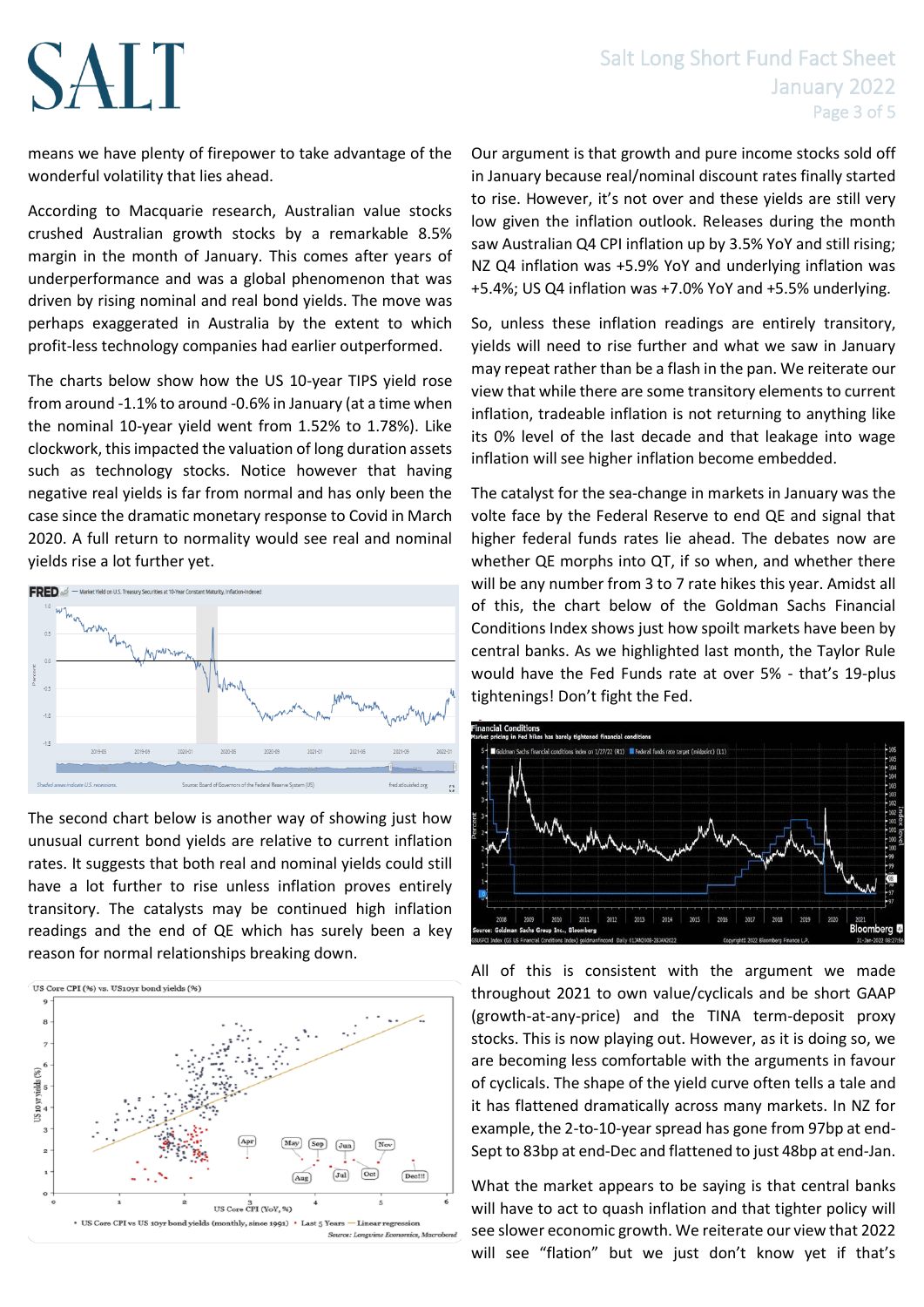# Salt Long Short Fund Fact Sheet January 2022 Page 4 of 5

# SALT

stagflation or healthier inflationary growth. The market appears to be tilting towards the former and that is consistent with quite weak business confidence surveys. This points to owning defensives, insurers, infrastructure and special situations rather than the pure cyclicals that did so well last year.

This brings us to NZ housing, a segment we have assiduously avoided discussing for a couple of years. The charts below from Forsyth Barr show what we all know but have perhaps grown overly familiar with and contemptuous of – NZ house prices are nuts! However, they have gone up forever and will therefore never fall. This feels like Ireland and Spain in 2007 or maybe 2008…

Mortgage rates are rising; a wave of cheap fixed rate mortgages will roll off over the next few months; we are consenting 47k residential builds versus a long-term average of 25k and a likely need in the low 20k region given how people squeeze up as prices rise; and net migration has turned slightly negative.

Our Ryman short has proven very rewarding and we are trying very hard to not be tempted into prematurely covering too much of it. The retirement companies have all built up a buffer by not lifting their prices as quickly as house prices but the problem with the NZ retirement village model is that the equity is just the tip of the iceberg that you see above the water. What lies below is the bank debt and the vast occupier advances – better hope the units can be sold to repay these advances when they pass away, or all this leverage will start working in reverse.



# **Fund Performance in January**

Returning to the Fund's performance in the month of January, the overall return of c1.9% pre fees and tax was comprised of -4.1% from the long book and +6.2% from the short book. This is exactly what one would expect in such a negative month. A pleasing 13 of our 46 longs actually added value, while an unsurprising 41 out of 43 shorts worked (2 iron ore names

rose slightly). Our overall winners to losers ratio was a solid 61%.

The performance from our longs was particularly pleasing because many of them tend to be in the small to mid-cap segment of the market versus our generally large cap shorts. This created a headwind due to the ASX Small Caps Index falling -9.0% versus a -6.1% fall for the ASX100 Index. It is safe to say that our longs are generally at the lower multiple end of the spectrum and this outweighed the impact of the small cap sell-off.

We did lift the Fund's net length to 53% over the month but are now trimming that again into the bounce in early February. This net length remains comfortable in terms of the Fund's performance and correlation to equities. There were 11 down-days in the month for the 50/50 index of Australia and NZ, with the average loss for the market being -0.99% on those days. The Fund was up on 9 of those 11 days and delivered an average return on them of +0.07%.

The largest contributors all came from our short book and all had a familiar story of being egregiously high multiple "darlings" that suddenly fell from favour.

The way was led by our old friend, Wisetech Global (WTC, - 22.7%), with others of note being Reece (REH, -19.6%), Johns Lyng (JLG, -15.6%) and Breville Group (BRG, -10.1%). There were no particular stock stories to tell, just a case of their multiples derating sharply. Ryman Healthcare (RYM, -19.2%) is our play on a faltering NZ housing market and also plunged. Aside from a more difficult outlook, there is some risk that it may now fall out of the MSCI World Index.

The largest headwinds came from our longs, with there being several interesting movements. Australian Vintage (AVG, - 12.8%) fell as fears grew around new UK excise taxes which would hurt high alcohol Australian wines and offset the benefit from a recently concluded free trade deal. This will be a modest negative but AVG is on a PE of 10x and has strong growth regardless and is also the industry leader in low and zero alcohol wine (ghastly thought).

The second notable headwind was our long in Global Data Centres (GDC, -15.2%) which fell in sympathy with the sector globally. We view it as a cheap diversified play that may ultimately be of appeal to a fund manager looking to set up in the space.